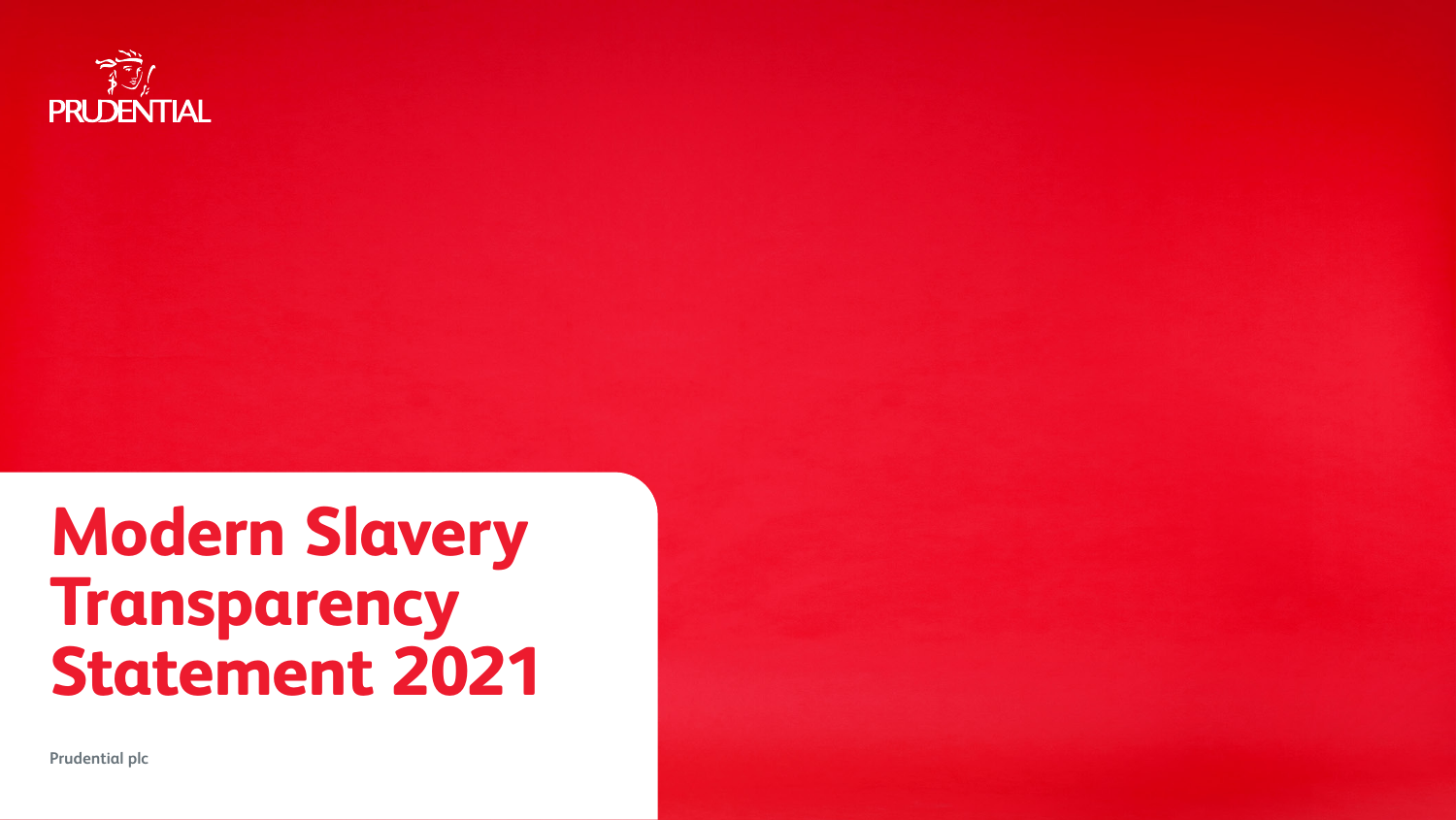## **Contents**

**[Our business structure](#page-2-0)**

**[Modern Slavery](#page-2-1)**

- **[Our policies](#page-2-2)**
- **[Our supply chain](#page-4-0)**
- **[Our due diligence](#page-4-1)**
- **Our risk assessments Group's UK activities**
- **[Our approach to responsible investments](#page-6-0)**
- **[Our training](#page-7-0)**
- **[Our reporting and governance](#page-7-1)**
- **[Our effectiveness rating](#page-8-0)**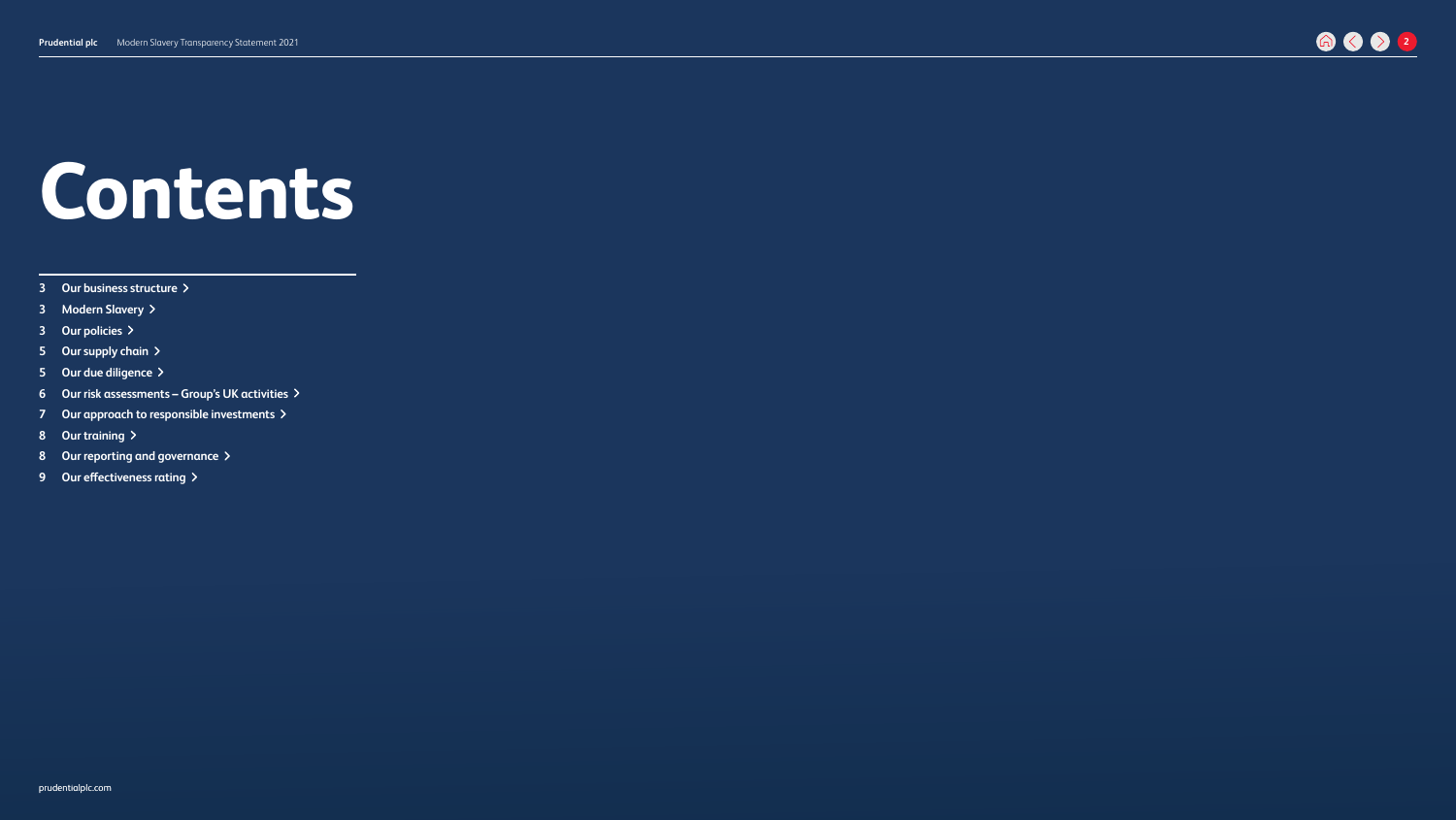### **Modern Slavery Transparency Statement 2021**

Prudential helps people get the most out of life. We make healthcare affordable and accessible, we protect people's wealth and grow their assets and we empower our customers to save for their goals.

**We are committed to ensuring that slavery, human trafficking, child labour or any other abuse of human rights has no place in our organisation or supply chain. We consider protecting against Modern Slavery and oversight of our supply chain to be an important aspect of our good governance and responsible business practices within our broader Environmental, Social and Governance ('ESG') strategy which can be found at this** [link](https://www.prudentialplc.com/esg).

This transparency statement, made under the UK Modern Slavery Act 2015 (the '**MSA**'), for the 2021 financial year, details what we have done, and are doing, to deliver on this commitment in relation to expenditure and activities undertaken in support of the UK activities of Prudential plc (the '**Group**') and its subsidiaries within the scope of the MSA. This transparency statement is published on behalf of Prudential plc and each of its subsidiary commercial organisations carrying on a business in the UK which has an annual turnover in excess of £36 million (each a '**Prudential Subsidiary**', as set out at the end of this report).

The commitment we set out above extends across our global business where we can exercise management control, and reflects our broader commercial responsibilities, which go beyond the direct scope of the UK-based legislation. Therefore, this transparency statement contains additional commentary on the positive steps we are taking across our business units in Asia and Africa, as well as on our UK activities.

#### <span id="page-2-0"></span>**Our business structure**

Prudential plc is an international insurance and asset management group. Prudential plc is listed on stock exchanges in London, Hong Kong, Singapore and New York. We have a significant pan-Asian operation, with our largest life and protection operations in Hong Kong, Singapore, Indonesia and Malaysia, as well as our joint venture in China. We also operate in Thailand, Vietnam, Taiwan, the Philippines, Cambodia, Laos and Myanmar and India, through our holding in ICICI Prudential Life Insurance. Since 2014, we have had operations in Africa, now covering eight countries across the continent. In September 2021, we completed the demerger of our former US business, Jackson Financial Inc., and its activities are excluded from this statement. Our UK presence is limited to certain head office functions supporting the rest of the Group ('**the Group's UK activities**'). Further details on the Group can be found at this [link.](https://www.prudentialplc.com/en/about-us/our-purpose)

#### <span id="page-2-1"></span>**Modern Slavery**

The MSA defines 'slavery and human trafficking' as the offences of 'slavery, servitude and forced or compulsory labour' and 'human trafficking', which together constitute '**Modern Slavery**' for the purposes of this transparency statement. We seek to ensure that there is no Modern Slavery in our

**The MSA defines 'slavery and human trafficking' as the offences of 'slavery, servitude and forced or compulsory labour' and 'human trafficking', which together constitute 'Modern Slavery' for the purposes of this transparency statement.** 

business and we believe that the risk of Modern Slavery occurring within the Group's core business of financial services, and specifically its UK activities, is low. We make significant efforts to detect and prevent Modern Slavery occurring within our supply chains which support the Group's UK activities.

#### <span id="page-2-2"></span>**Our policies**

We require the highest possible standards of professional and ethical conduct of all our people, which is reflected in the organisational policies that we adopt. Our Group Code of Business Conduct (the '**Code**') highlights the ethical standards that the Board of Directors (the '**Board**') expects of itself, our employees, our agents and others working on behalf of the Group, and is supported by a set of Groupwide principles and values that define how the Group expects business to be conducted in order to achieve its strategic objectives. It applies to all Group entities covered by this transparency statement.

This encompasses all UK employees and any individuals and organisations acting on our behalf within the UK. The Code can be found at this [link](https://www.prudentialplc.com/investors/governance-and-policies/code-of-business-conduct).

The Code sits at the heart of the Group Governance Manual (the '**GGM**'), our internal governance framework that sets out the principles by which we conduct our business and ourselves. Our GGM presents our Group-wide approach to governance, risk management and internal control, and is subject to regular review to ensure that we meet the expectations of our stakeholders. Each business where we can exercise management control must certify annual compliance with the requirements set out in the GGM, including the Code, Delegated Authorities and Group-wide policies. Formal reporting and approval procedures are followed when defining corrective actions to address instances of non-compliance.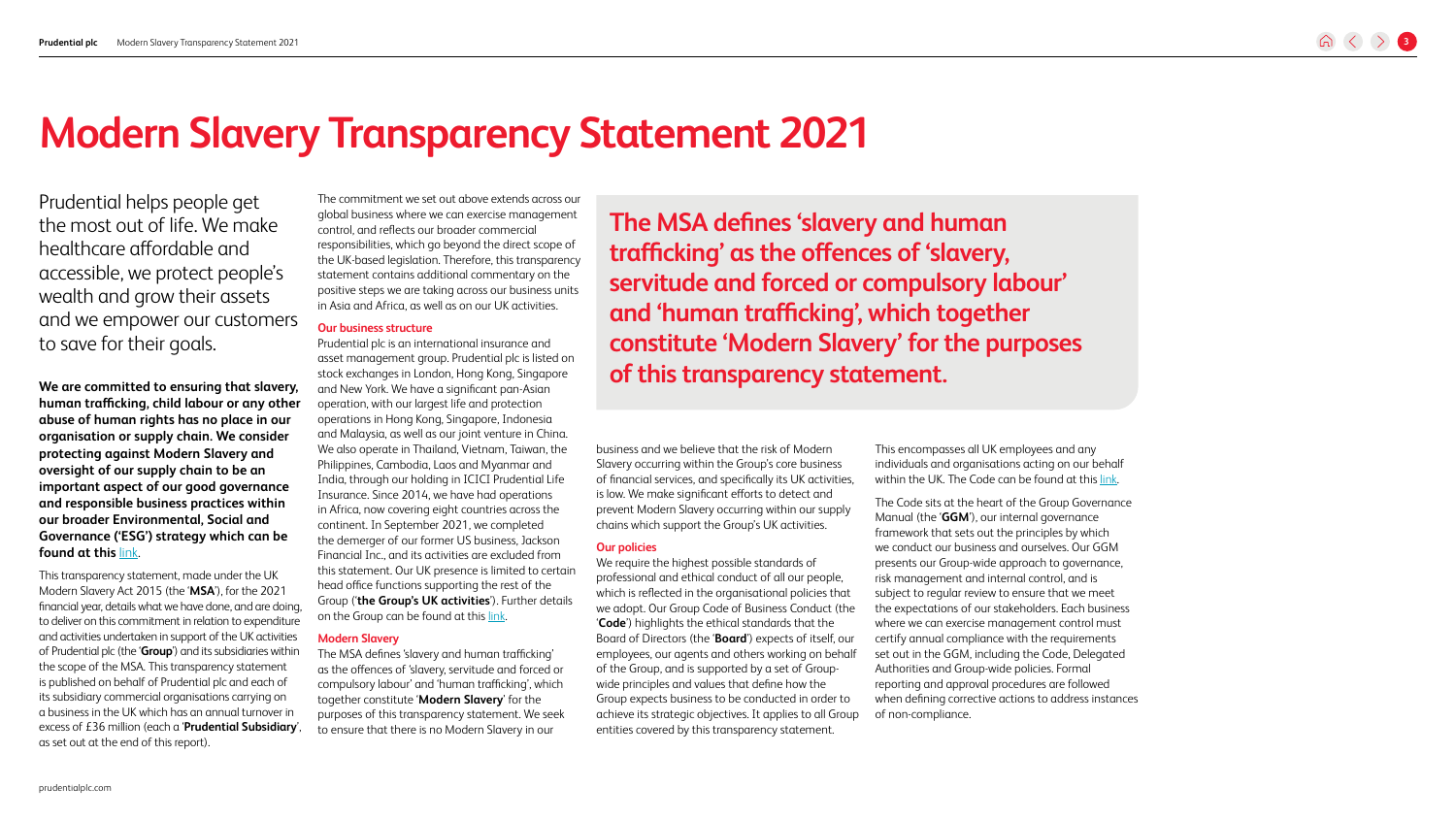**Prudential remains committed to the continued development of our approach to Modern Slavery including the identification, monitoring and reporting, and proactive mitigation of any identified Modern Slavery risks in our supply chain.** 

> The following GGM policies continue to support us in meeting our MSA responsibilities:

**>** In 2021, we conducted an extensive review and launched our new Group Third Party Supply and Outsourcing Policy ('**GTPSO Policy**'), which was approved by our Group Risk Committee and came into effect on 1 January 2022. From that date onwards, all our employees have been expected to ensure that service provider arrangements are entered into in compliance with the GTPSO Policy. The GTPSO Policy supports our compliance with the Guidelines on Outsourcing of the Hong Kong Insurance Authority, our Group Wide Supervisor. It also strengthens our requirements in relation to how we manage and monitor all our service provider arrangements through due diligence and risk assessment activities, selection criteria, procurement probity, contractual requirements, the ongoing monitoring of our relationships, and the reporting and escalation framework that

supports the identification of material service provider risks. Additionally, the new GTPSO Policy introduced our Responsible Supplier Guidelines. These promote the development of a sustainable and ethical supply chain, with a particular emphasis on conducting due diligence on each service provider's position and compliance with human rights and modern slavery legislation (consistent with the United Nations (the '**UN**') Universal Declaration of Human Rights), the adherence to ethical and safe labour practices and compliance with local labour laws and wage standards for spend categories considered to be of higher risk. We are aware that the use of service providers brings with it certain responsibilities. As such, our **Responsible Supplier Guidelines** mandate the following key provisions, where our service providers must:

- Prohibit the use of all types of slavery and forced and bonded labour and give all workers, whether local or migrant, the right and the ability to leave employment when they choose.
- Ensure that child and underage labour is not used and that the employment of young workers adheres to International Labour Organisation standards, the Organisation for Economic Co-operation and Development's Guidelines for Multinational Enterprises, and other applicable local regulations.
- Ensure that wages meet legally mandated minimum levels and industry standards without unauthorised pay deductions.
- Ensure that working hours are in accordance with local regulation and industry practice and that voluntary overtime is at manageable levels.
- Ensure that suppliers do not discriminate against any individual or group on religious, social, gender identity, sexual orientation or ethnic grounds or any protected classes covered under the Universal Declaration on Human Rights and any other grounds as may be recognised under local law.
- Ensure that suppliers do not hinder the right of workers to legally organise and join associations such as labour unions.
- Provide clear and uniformly applied disciplinary practices and grievance procedures that include provisions prohibiting mental, physical or verbal abuse.

Our new Responsible Supplier Guidelines have added specific provisions to govern subcontracting by primary service providers. Specifically, we state that:

- Details should be provided on the due diligence undertaken by the primary service provider to assess whether or not Modern Slavery exists in their own supply chain and how often this due diligence is completed; and
- Service providers should advise if they are aware of any Modern Slavery in their supply chain being conducted by their suppliers or sub-suppliers and, if so, their plans for remediation.

**>** Our **Group Resilience Policy** and our **Health and Safety Standards** together set the framework for health and safety across the Group and also ensure a level of workplace safety commensurate with our regulatory and legal obligations. Each business unit where we can exercise management control is required to meet

the requirements of the Group Resilience Policy and the Health and Safety Standards. We recognise the importance of managing the health, safety and wellbeing of our employees, and of controlling the level of safety and health risk to which our employees, suppliers, customers and visitors are exposed. We are committed to ensuring compliance with all applicable health and safety legislation and standards. We work actively with our suppliers and contractors to ensure that they adopt good industry practice wherever they are based. Our Group Resilience Policy can be found at this [link.](https://www.prudentialplc.com/~/media/Files/P/Prudential-V13/policies-and-statements/group-resilience-policy-mar2022.pdf)

**>** Our **Group Speak Out Policy, covering confidential reporting** – We operate 'Speak Out', our Group-wide whistleblowing programme across all our businesses over which we can exercise management control. Speak Out is available both internally and externally to staff, contractors, vendors, agents, customers and the public, enabling reporters to raise concerns in a choice of languages through web and hotline channels. Matters raised through Speak Out may include concerns about human rights violations, such as issues relating to Modern Slavery. Concerns are recorded by an independent third party and investigated by internal appropriately trained and skilled investigators that are independent of the businesses they investigate. Whistleblowing reporting is overseen by our Group Audit Committee. For more information please follow this [link](https://www.prudentialplc.com/~/media/Files/P/Prudential-V13/policies-and-statements/group-speak-out-policy-mar2022.pdf).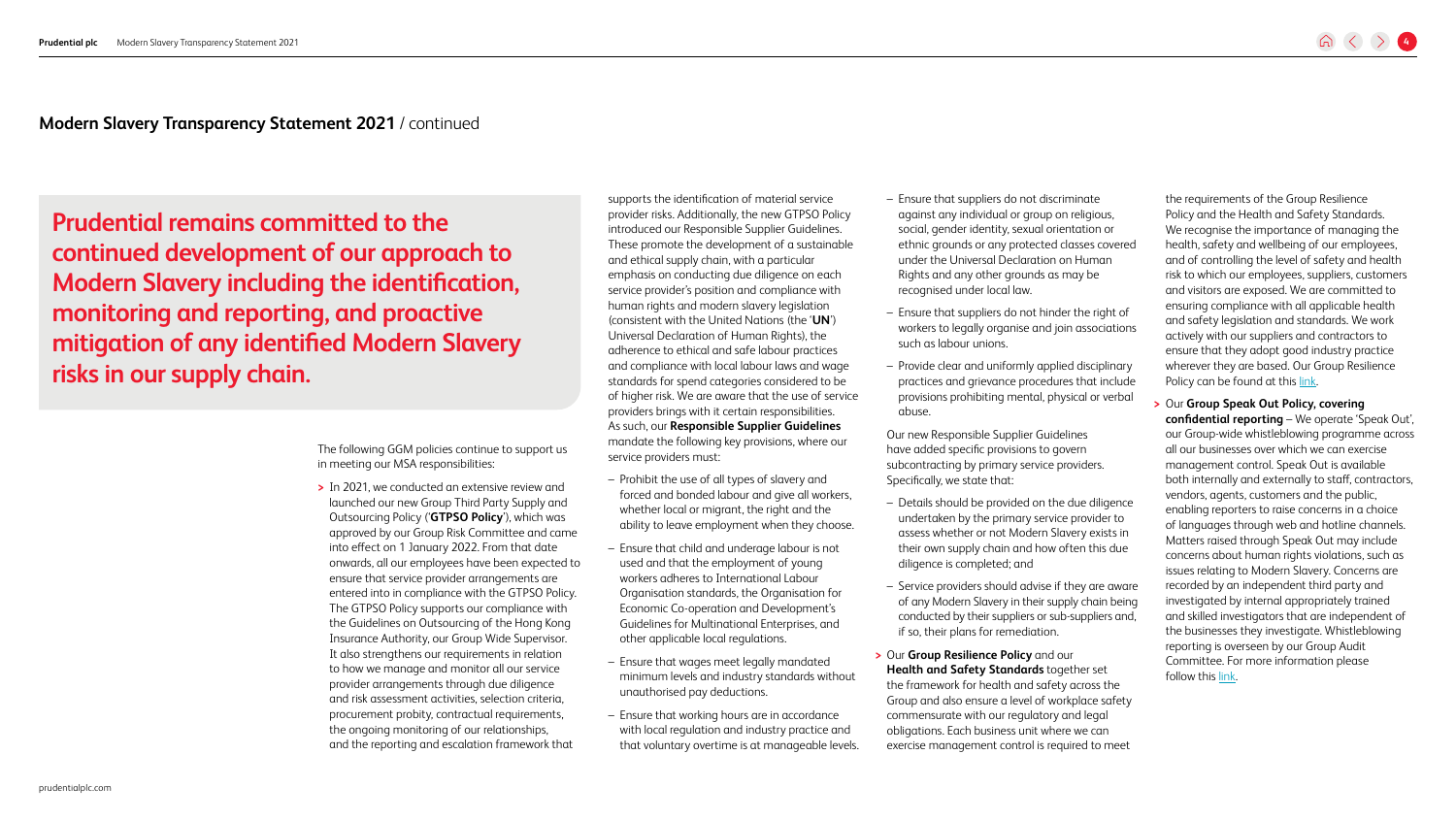#### <span id="page-4-0"></span>**Our supply chain**

The nature of our business as an international insurance and fund management services group drives our spend towards professional services, IT services and the maintenance of our office infrastructure. In common with our financial services peers, we are not a major consumer of low-cost manufactured or agricultural goods, where Modern Slavery risks are more inherent. Our global supply chain of over 10,000 suppliers is screened using the Fiserv industry-leading tool. We continue to enhance and improve our spend visibility as we continue to scale the use of two leading 'procure-to-pay' platforms, Coupa and Workday, across the Group, providing us with increasing transparency on our approximate US\$800 million annual external global supplier spend.

The supply chains in respect of the Group's UK activities include businesses that provide and maintain our IT network and systems, businesses that provide specialist professional and advisory services and businesses that support our staff and their work environment (such as facilities management and office services). As such, our supply chain in respect of the Group's UK activities does not include those industries at greatest risk of Modern Slavery issues, such as agricultural production and high-volume manufacturing.

However, we strive to ensure that our global supply chains which support our UK activities are protected through common usage of detection methods, such as supplier risk segmentation techniques and negative news monitoring for any labour malpractices. Since early 2022 the same techniques are now being deployed across our Asia and Africa supply chain.

**We strive to ensure our global supply chains are protected through common usage of detection methods, such as supplier risk segmentation techniques and negative news monitoring for any labour malpractices.**

#### <span id="page-4-1"></span>**Our due diligence**

Prudential remains committed to the continued development of our approach to Modern Slavery including the identification, monitoring and reporting, and proactive mitigation of any identified Modern Slavery risks in our supply chain.

We continue to embed practical controls to meet the requirements of the MSA and our commitment to conducting our business responsibly, with a focus on our external supply chain, as follows:

#### **UK**

**>** In the UK, we have continued to invest in both e-procurement and supplier due diligence tools. To that end, the Workday e-procurement tool, which originally went live in July 2019 to support increased visibility and category spend controls, has been further enhanced with new tracking features for requisitions. The Workday system allows spend data to be easily analysed and all supplier due diligence records to be stored and audited. All onboarded suppliers are sanction-screened prior to any usage.

Workday provides visibility and transparency on any supplier spend that could potentially be in a category that is prone to labour malpractice (such as low-cost manufacturing, cleaning, catering or guarding).

- **>** Our third party risk due diligence and risk assessment tool, Coupa Risk Assess, went live in the UK in January 2022. It further strengthens our due diligence as it automates the collection and analysis of responses from our service providers across all third party risk domains. As part of the launch of our Responsible Supplier Guidelines in the GTPSO Policy, we now ask our service providers to respond to specific Modern Slavery-related questions.
- **>** Our UK Procurement team highlights expectations around Modern Slavery within all tender activity. This is undertaken regardless of the supplier's statutory position (therefore suppliers under the £36 million reporting threshold themselves are not exempt from our requirements).
- **>** The contracts entered into in support of the Group's UK activities contain Modern Slavery provisions when we award new work or renew existing agreements.
- **>** All new contract awards and contract renewals are screened using industry-leading tools for 'negative news' regarding the supplier to detect any adverse media. This highlights any news stories where the supplier has labour malpractices to explain. To date, we have not knowingly used a third party supplier whose screening has uncovered any such negative news stories.
- **>** All new contracts and renewals in respect of the Group's UK activities are reviewed on a weekly basis at a Procurement Deal Review Board. This panel includes members of our Group Risk and Group Legal functions. The Deal Review Board acts as a challenge process to identify any new contracts or renewals that require additional due diligence.

#### **Global activities**

**>** During 2021, we continued to scale the deployment of our Coupa e-procurement and supplier due diligence tools across all our markets in Asia. To date, we have deployed these tools across Hong Kong, Singapore, Indonesia, Malaysia, Vietnam, Taiwan, Thailand, the Philippines and Cambodia, our Eastspring Singapore business, and our offices in Shenzhen and Bangalore. We expect the Coupa tools to be deployed to the remaining Eastspring businesses in Asia and Europe, and our life businesses in Laos, Myanmar and all of Africa in the first half of 2022. The Coupa platform provides a common global platform for all our procurement and third party risk management activities and is strengthening our visibility of spend and third party risks across our supply chain.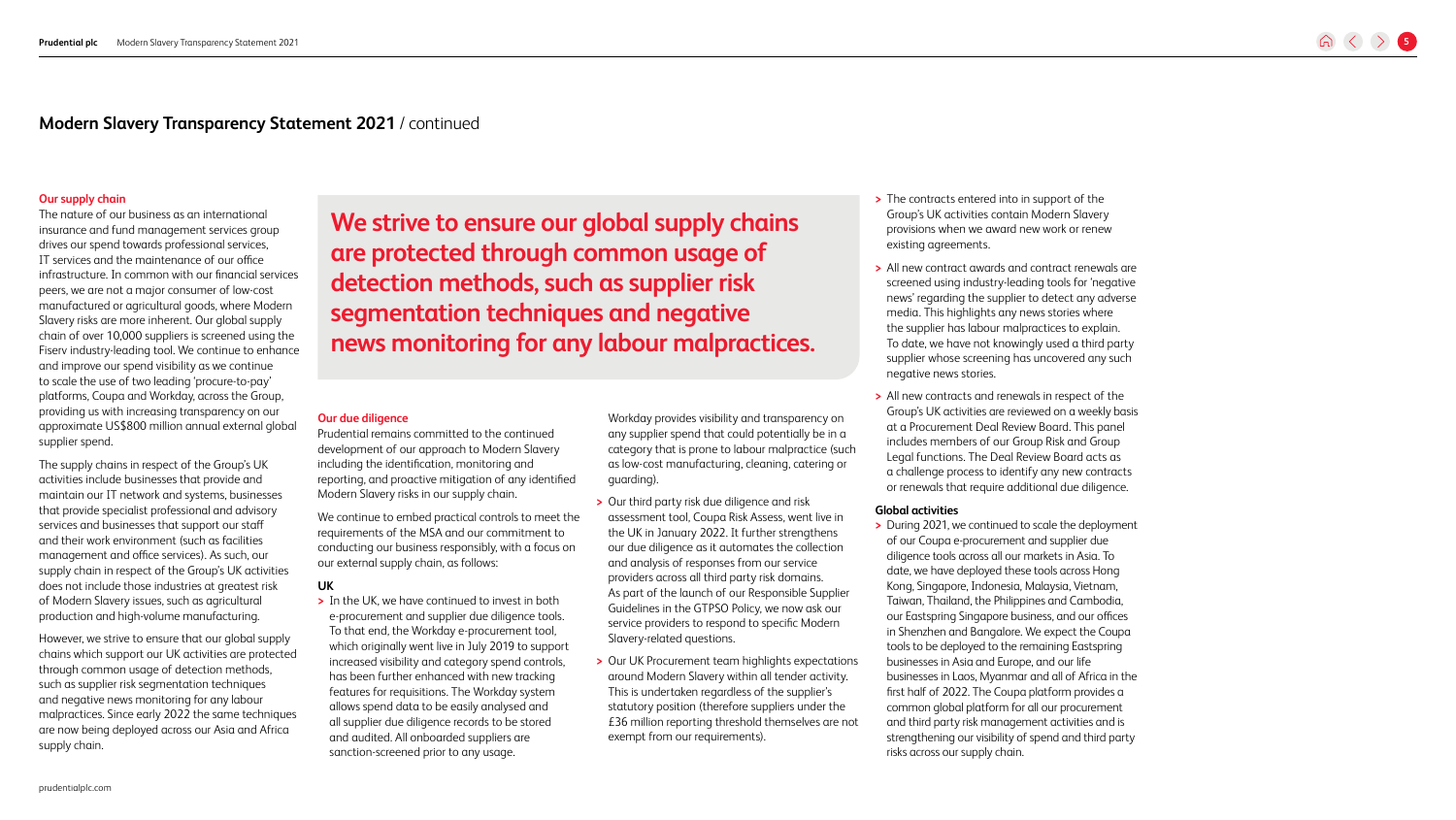**>** Consistent with the new GTPSO Policy and Responsible Supplier Guidelines, effective from 1 January 2022, and as part of our third party risk management processes, we profile and segment our service providers based on business materiality (how critical the services provided to Prudential are and Modern Slavery risk). We ask those service providers that are deemed to be material and/or provide services in areas that are deemed to pose higher Modern Slavery risks to respond to specific Modern Slavery questions, where we seek to understand the service provider's position on Modern Slavery, health and safety and equal opportunities. Service providers in building services (such as facilities maintenance, construction and fit-outs), cleaning services, guarding services, catering services, event management, branded goods not for resale that require low-skilled labour, uniforms for staff and contractors and the manufacture and disposal of IT hardware are specifically targeted with Modern Slavery related questions.

**>** We continue to evolve, and in Q1 2022 we embarked on an exercise to map our approximate US\$800 million per annum Group-wide third party spend against categories of expenditure that pose heightened Modern Slavery risks (such as cleaning, catering, guarding). This spend mapping exercise will allow us to target risk assessment and remediation activities with any material service providers with potential Modern Slavery exposures should these become apparent through this work. As part of our service provider onboarding and monitoring activities, all service providers are screened for sanctions using industry-leading tools

at the time of onboarding and whenever we make payments to them. As is the case with our UK businesses, these screening activities seek to identify any service providers who have been the subject of negative news and identify whether there are connections with politically exposed persons. These screening activities cover topics related to Modern Slavery and human trafficking.

- **>** Our Request for Proposal templates incorporate expectations and provisions with respect to Modern Slavery and these are used in all Group material tender activities. We will further strengthen and embed the use of these templates across our business in Asia and Africa through our e-sourcing platform over the course of 2022.
- **>** To prevent the direct introduction of labour practice issues into the Group, our own Human Resources department's hiring practices globally prevent the hiring of staff without the proper completion of both right-to-work checks and supporting background checks. This is with a view to ensuring that we do not introduce Modern Slavery issues into the organisation via our own workforce.

#### **Our risk assessments – Group's UK activities**

We recognise that facilities management is a risk area where the Group and workers could face exposure to Modern Slavery. All our facilities management suppliers in the UK must have strong Modern Slavery prevention practices and score well in our due diligence activity during their appointments and contracting. In addition, we require all facilities providers to our UK head office functions to pay the Living Wage (and London

Living Wage) to all employees who work at our office in the UK. Our suppliers' workers have access to a whistleblowing hotline to report any Modern Slavery concerns, which is available globally. A similar level of due diligence will continue to be embedded across Asia and Africa as we complete the enhancement of our Global procurement processes in 2022.

Our forward-looking due diligence assessments have been enhanced through the deployment of new category spend analytics to identify any problem suppliers, being suppliers known or suspected to be connected to Modern Slavery, for follow-up or exit. As in the prior year, a complete review of all 2021 supplier spend with UK and international suppliers within the Group's UK activities was carried out in January 2022, as evidenced below. The purpose of this review was to reconfirm that no suppliers fall into those categories of goods and services that are known or suspected to be prone to Modern Slavery abuses ('**Problem Categories**'), nor present a reputational and humanitarian risk. This review used the Walk Free Foundation Index to review the 2021 spend against the defined Problem Categories and the top 100 countries deemed at risk of Modern Slavery. A link to the Walk Free Foundation can be found [here.](https://www.walkfree.org)

The results from this detailed analysis are:

**>** Countries on the Walk Free Foundation Index ranked as highest risk and graded 1 to 30 for exposure to Modern Slavery abuse: No spend activity whatsoever in relation to the Group's UK activities during 2021, consistent with both 2020 and 2019.

**>** Countries ranked 31 to 50 for exposure to Modern Slavery: These countries (Nigeria, Kenya, Cameroon and Togo) accounted for approximately US\$280,000 of service provider spend originating from the Group's UK activities, which was spread across professional services, security and employee support. No spend was incurred on manufactured goods or low-skilled services that present a Modern Slavery risk.

**>** Countries ranked 51 to 100 for exposure to Modern Slavery: These countries (India, Ivory Coast, Zambia, Ghana, Indonesia, and Singapore) accounted for approximately US\$775,000 of service provider spend originating from the Group's UK activities, covering predominantly accommodation costs, market data services, share registration, and IT services and share registration in Singapore. There was minor expenditure elsewhere on property leases and legal services. No spend was incurred on manufactured goods or low-skilled services that present a Modern Slavery risk. The supplier spend across all of the top 100 countries accounted for 0.5 per cent of Prudential's spend in support of its UK activities for 2021, compared to 2.5 per cent for 2020.

In March 2021 we attended the Walk Free Foundation Investor Roundtable to present and share our examples of due diligence best practice with other financial services organisations.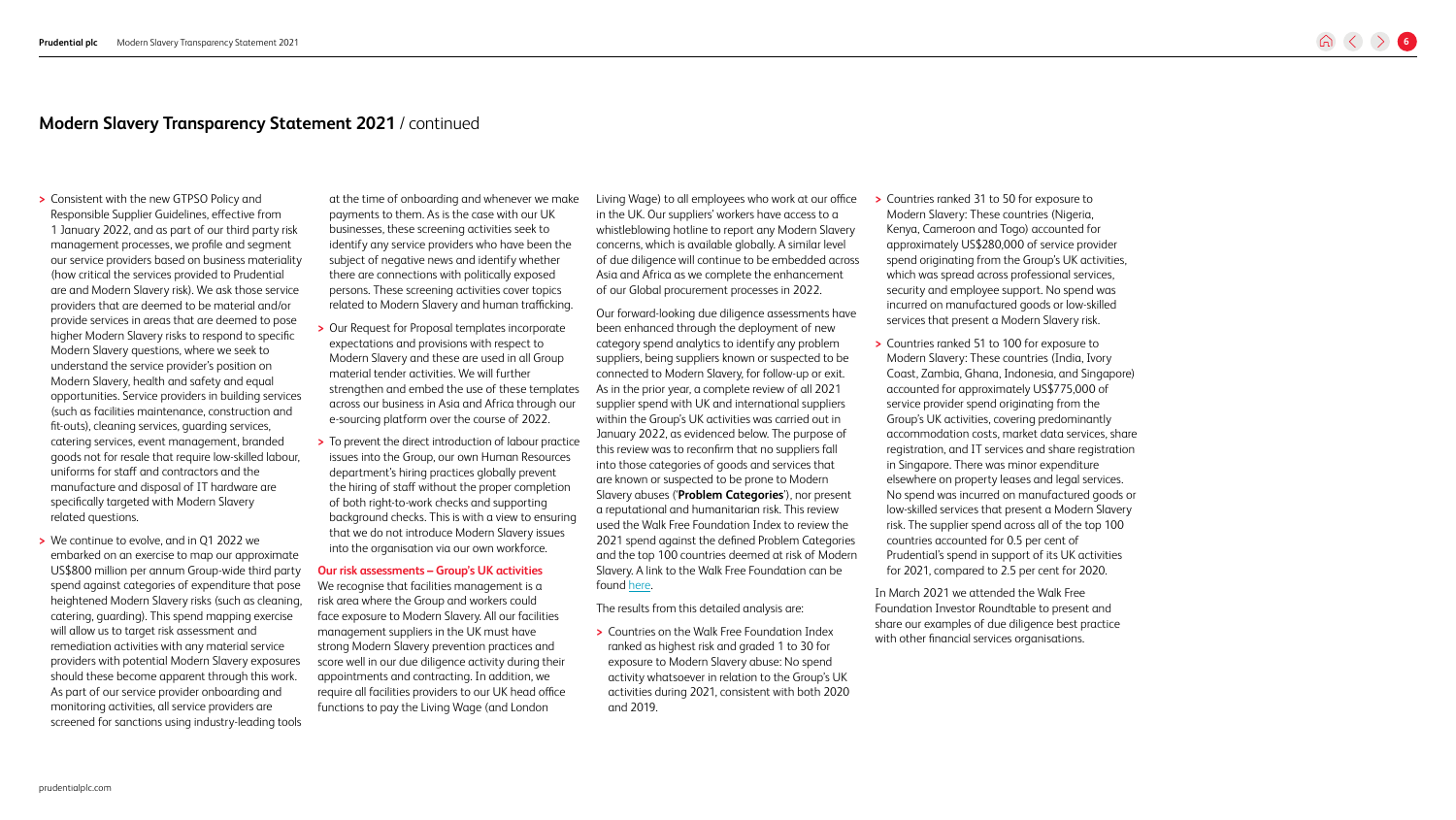#### **Our six implementation strategies**

#### <span id="page-6-0"></span>**Our approach to responsible investments**

As a significant allocator of capital in financial markets, our commitment to responsible investments encompasses our role as both asset owner and asset manager. We seek to apply ESG considerations more broadly in our investment decisions and in our stewardship duties, including by ensuring that our investment decisions are aligned with our values.

We see responsible investment as the dual responsibility of both the asset owner and the asset manager. Our life insurance businesses (as asset owners) and Eastspring (as an asset manager, including its advisory activities through Eastspring Portfolio Advisers) therefore work closely together on all aspects of responsible investment. This dual responsibility is reflected both in our governance and in our Group Responsible Investment Policy, which outlines our expectations. Our Responsible Investment Policy can be found at this [link.](https://www.prudentialplc.com/~/media/Files/P/Prudential-V3/policies-and-statements/group-responsible-investment-policy-07102021.pdf)

In 2021, we made significant updates to our Group Responsible Investment Policy. The purpose of the policy is to articulate the Group's expectations relating to responsible investment and guide our local businesses and asset managers, including Eastspring Portfolio Advisers (EPA), on how to consider ESG factors in investment activities. The updated Group Responsible Investment Policy is structured across six different implementation strategies, as shown in the diagram below. This implementation strategies approach was developed in 2021 as part of the policy update.

Screening is the starting point for any new policy on responsible investment and it informs our follow-up actions, such as engagement or shifting invested capital away from the company, with complete exclusion as a last resort. Examples of screening the investment portfolio include assessments of our exposure to violators of the UN Global Compact and other severe incidents relating to conduct, including Modern Slavery violations.

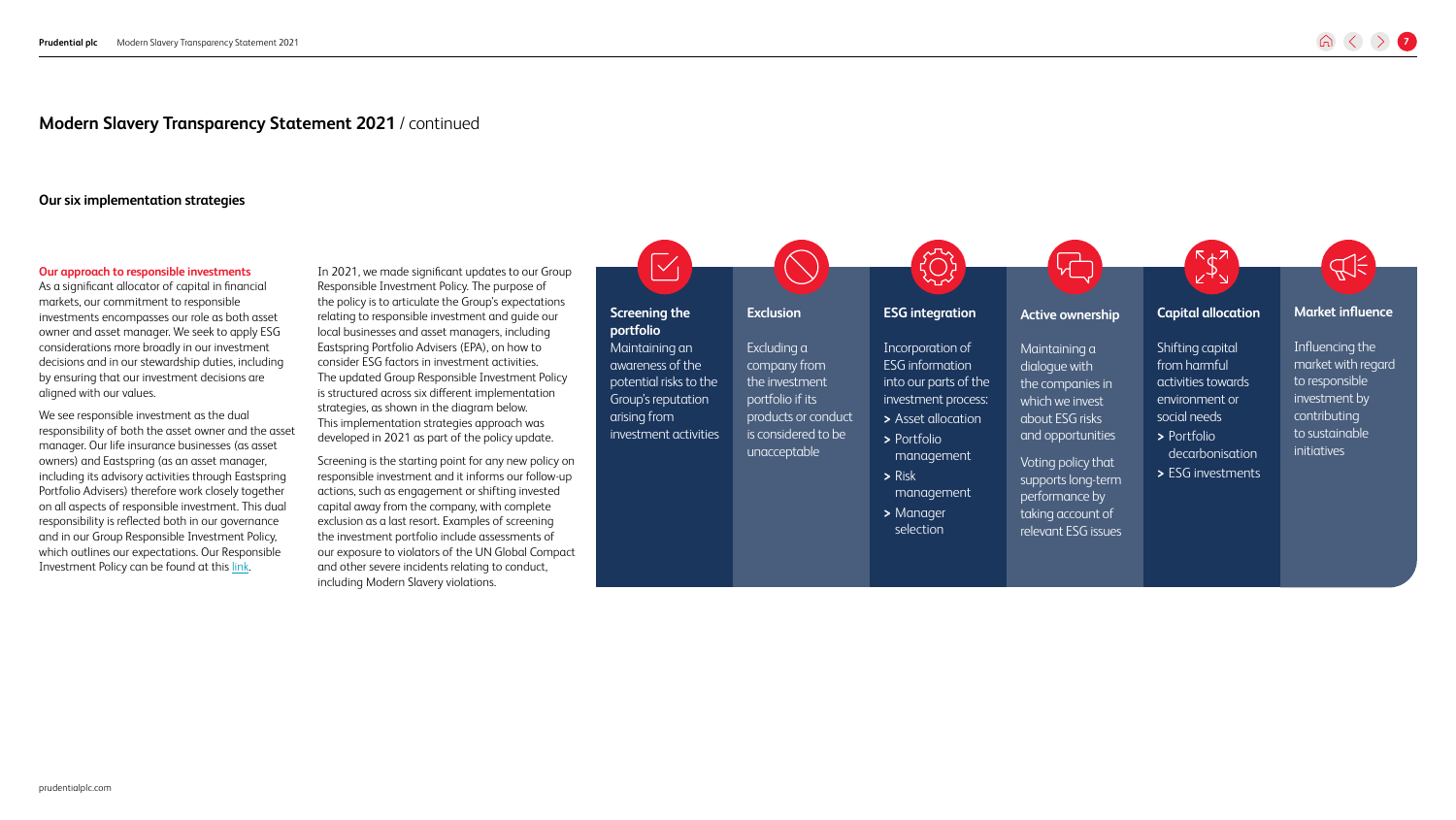#### **Case study**

The following case study illustrates the steps we took during 2021 to award work for the reconfiguration of our UK office and illustrates the care we take to ensure that Modern Slavery is not taking place in our UK supply chain.

Our selected supplier is the world's largest commercial real estate service company and an S&P 500 company. During the selection process, we noted their strengths on Modern Slavery protection and this was crucial in our decision to award continued work. Specifically, we noted that:

- **>** They have a publicly available Modern Slavery statement, which recorded no incidents of note.
- **>** They have clear standards on business conduct allied to a human rights policy on forced labour aligned to UN principles.
- **>** They have a clear supplier code of conduct, which highlights their intolerance of child labour and human trafficking, combined with their fostering of freedoms against discrimination or prejudice within their supply chain. Additionally, they promote safe workplaces, working hours and wages, and freedom of association.
- **>** They deploy their own supplier assessment tools to screen for issues and recognise their own hot-spot problem areas (namely subcontracted services for cleaning, catering and security). They also demonstrated a zero tolerance policy to the products they purchase for construction projects, with 98 per cent of their supply chain in the UK now recorded as signed up to their supplier code of conduct.

#### <span id="page-7-0"></span>**Our training**

Every year, our employees worldwide are required to complete mandatory training reflecting the regulatory and legal obligations of the Group. We also require our employees to confirm compliance with the Code.

All staff in our UK office engaged in supplier activities have completed the online training we provide and this is tracked to confirm their full and successful completion. This training re-emphasises our established processes to prevent suppliers being engaged without formal processes and the safeguards we have in place for ensuring contracting processes are being followed. This emphasises our zero tolerance of Modern Slavery risk.

As part of our new GTPSO Policy, we have conducted broad-based training activities which include Modern Slavery elements. During the second half of 2021, we trained over 200 people across our Group-wide procurement and risk teams on the new policy, with supplementary training for our procurement managers to upskill them in identifying the signs of Modern Slavery.

#### <span id="page-7-1"></span>**Our reporting and governance**

Our Board Responsibility and Sustainability Working Group oversees all our ESG initiatives, commitments and obligations, including of the production of this statement and related work.

Our reporting throughout 2021 confirms we have no incidents of Modern Slavery to report, either detected directly or reported via our Speak Out 'Whistleblowing' service.